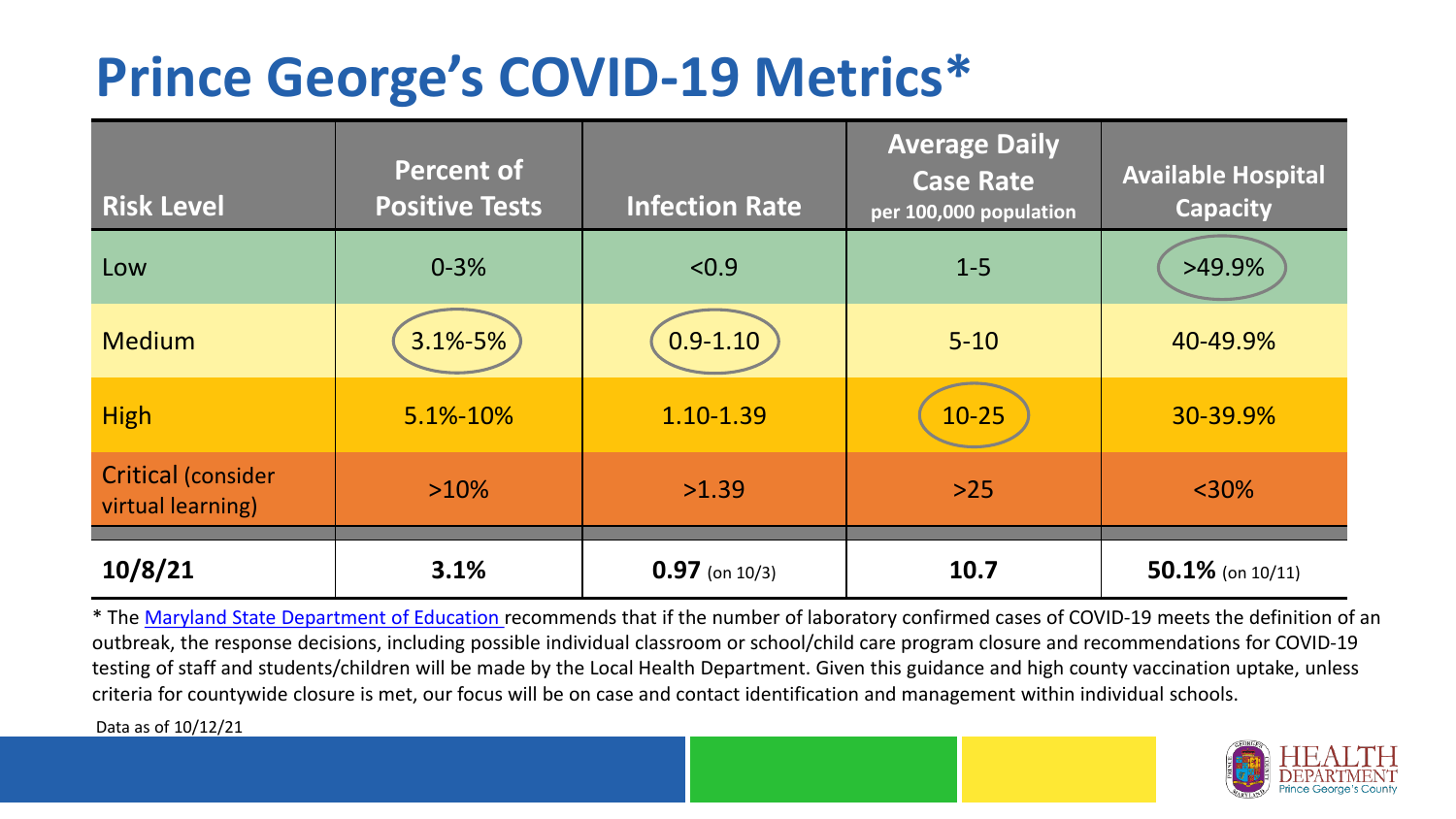# **COVID-19 Community Transmission and Vaccination**

Per the [CDC updated guidance for COVID-19 Prevention in K-12 Schools,](https://www.cdc.gov/coronavirus/2019-ncov/community/schools-childcare/k-12-guidance.html) vaccination is considered the leading prevention strategy for those who are eligible, and **Prince George's County exceeds the percentage of U.S. vaccinations for ages 12 and above**. The CDC also emphasizes using multiple prevention strategies together consistently, included universal indoor masking, as needed based on the level of community transmission and vaccine coverage.



\*County-specific data as of 10/12/21; all other data accessed on 10/12/21 at: <https://covid.cdc.gov/covid-data-tracker>

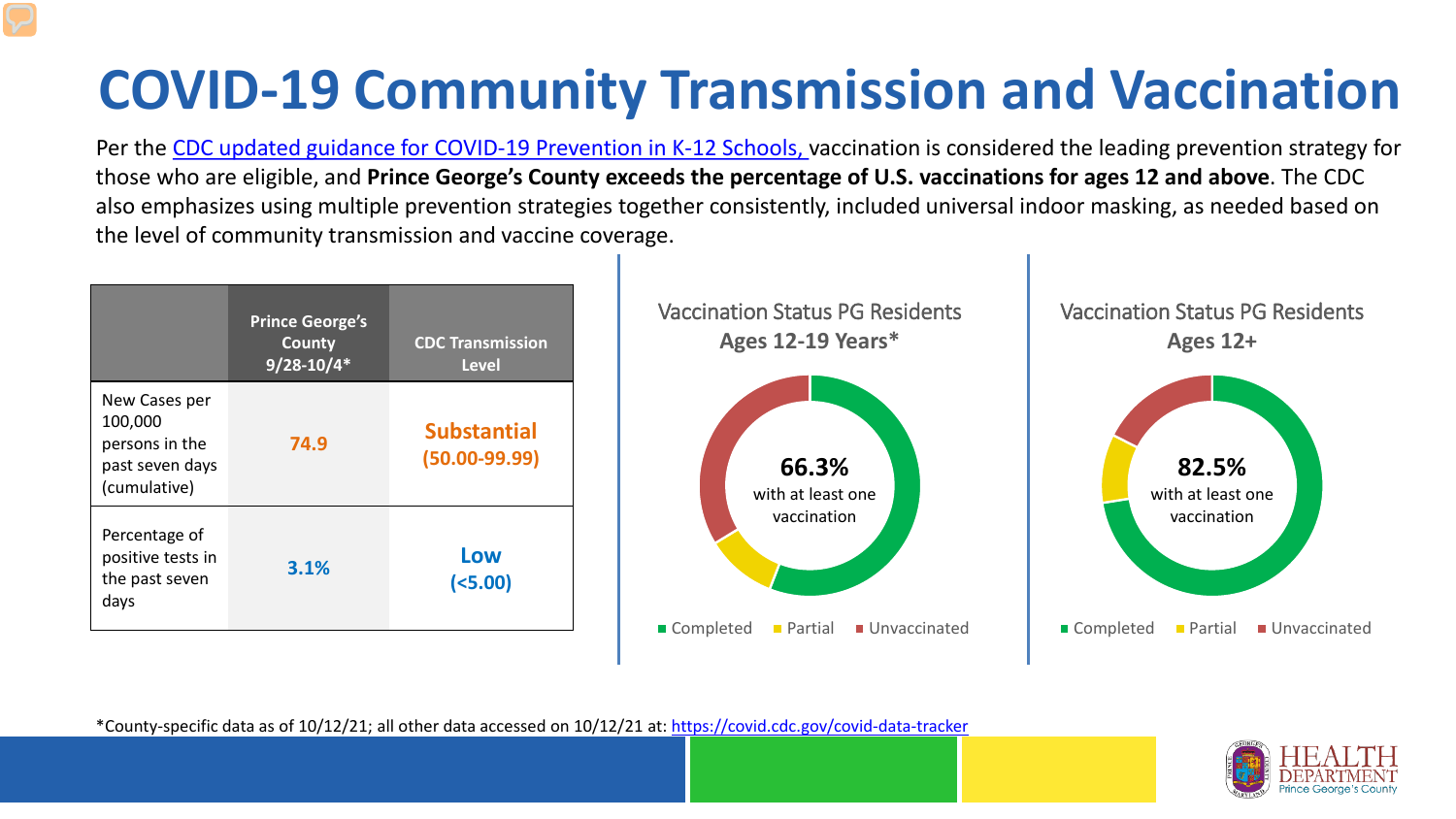### **Testing: Percent Positive** (past 7 days by test date)

The percent of tests returning as positive for county residents declined to **3.1% towards the end of last week. We have remained below 4.0% for over one week.**

**Percent of Positive COVID-19 Tests by Date Collected** (as of 10/12/21)



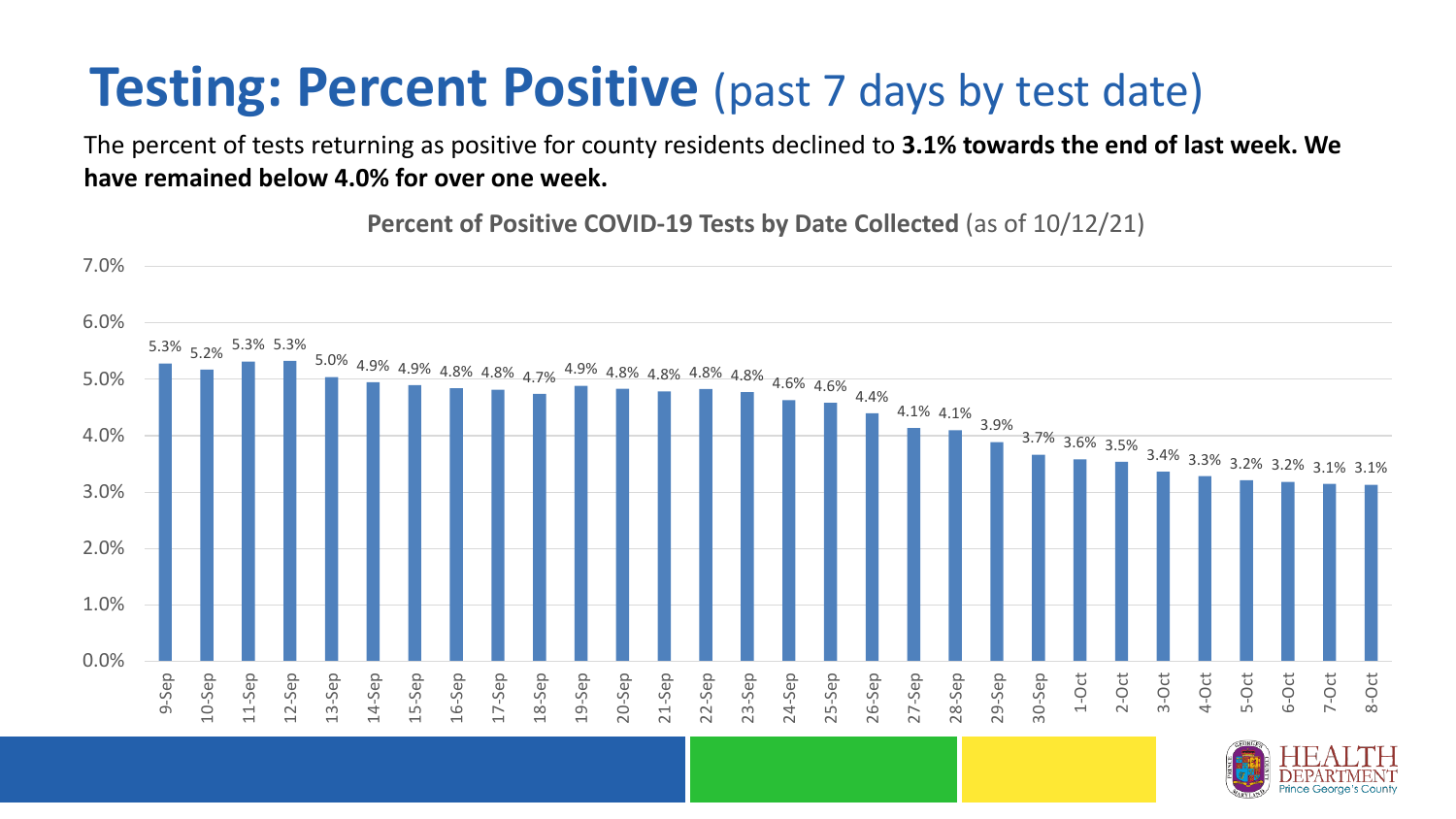### **Infection Rate for Prince George's County**



#### **Estimated by CovidActNow.org**

Accessed 10/12/2021. Each data point is a 14-day weighted average. Presented as the most recent seven days of data as a dashed line, as data is often revised by states several days after reporting.

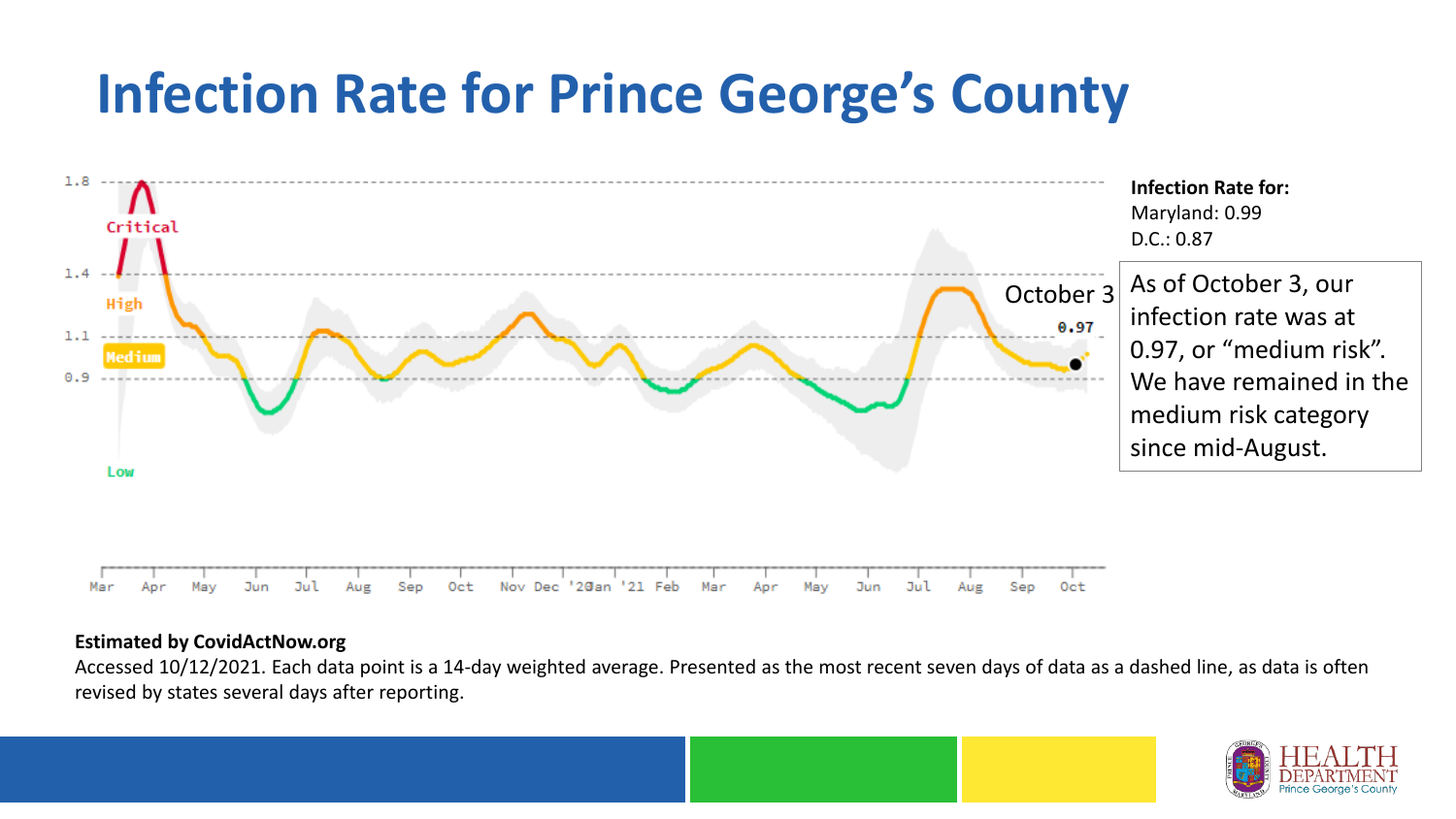#### **Average Daily Case Rate** (7-day Average by test date)

**The daily case rate towards the end of last week was 10.7 new cases per 100,000 residents.** While we have remained "high risk" or above 10.0 since the end of July 2021 **we have dropped below 15.0 for over one week.** 

18.1 17.7 18.3 18.4 19.6 19.1 18.7 18.3 17.9 17.7 18.2 18.6 18.5 18.7 18.5 18.2 17.9 17.2 16.3 16.2 15.5 14.7 14.4 13.9 13.2 12.8 12.3 11.7 11.0 10.7 0.0 5.0 10.0 15.0 20.0 25.0 9/9 9/10 9/11 9/12 9/13 9/14 9/15 9/16 9/17 9/18 9/19 9/20 9/21 9/22 9/23 9/24 9/25 9/26 9/27 9/28 9/29 9/30 10/1 10/2 10/3 10/4 10/5 10/6 10/7 10/8 **Low Risk**  Data as of 10/12/21 **Medium High**

**Average New COVID-19 Cases Per Day Per 100,000 Residents**